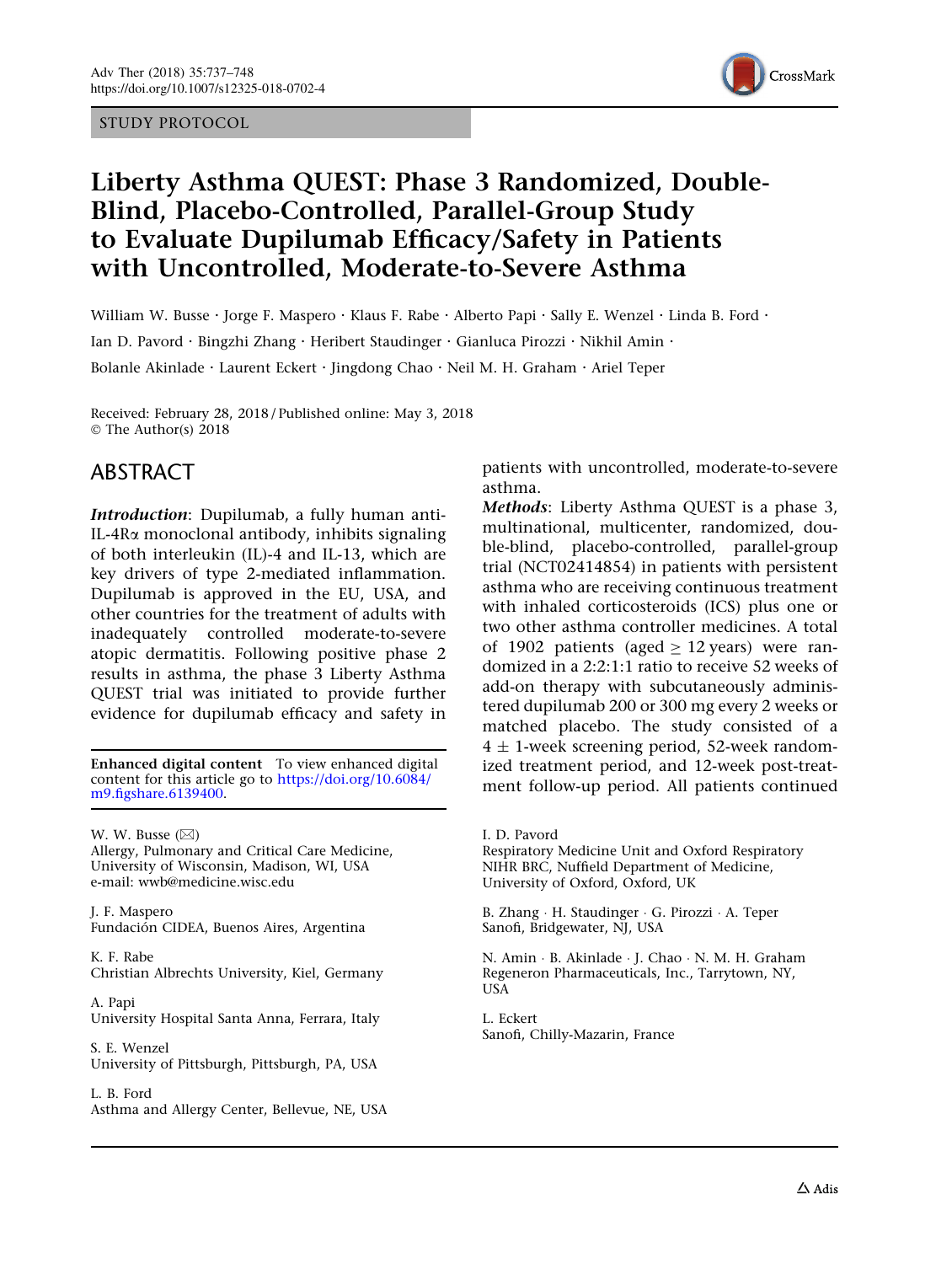to receive their prescribed ICS plus up to two additional controller medications. The primary efficacy endpoints were annualized rate of severe exacerbation events during the 52-week treatment period and absolute change from baseline in pre-bronchodilator  $FEV<sub>1</sub>$  at week 12. Conclusion: Uncontrolled asthma patients with persistent symptoms represent a population of significant unmet need, for whom new treatments are required. Patients with severe asthma are at high risk of asthma exacerbations, and face an accelerated decline in lung function and impaired quality of life. QUEST examines the efficacy of dupilumab in this at-risk patient population; it is the largest placebo-controlled study in uncontrolled, moderate-to-severe asthma with a biologic agent to date, and the only phase 3 study of a biologic therapy of asthma that enrolled patients irrespective of baseline type 2 inflammatory biomarker levels.

Funding: Sanofi and Regeneron Pharmaceuticals, Inc.

Clinical Trials.gov Identifier: NCT02414854.

Keywords: Asthma; Dupilumab; Randomized controlled trial; Respiratory

## INTRODUCTION

Asthma is a chronic inflammatory airway disease characterized by airway hyper-responsiveness, bronchoconstriction, airway edema, and mucus plugging. Approximately 5–10% of patients with asthma remain uncontrolled despite receiving the maximum recommended treatment. These patients are at increased risk of frequent and severe exacerbations, have impaired lung function and impaired quality of life, and account for a high healthcare cost burden [\[1\]](#page-10-0). As such, they represent a population with unmet needs, for whom new treatments are required.

Asthma phenotypes, including inflammatory, clinical, and trigger-related subtypes, have been identified and defined by interactions between genetic and environmental factors [\[2–5\]](#page-10-0). Type 2-high asthma is a common subtype, characterized by the release of the inflammatory prototypical cytokines interleukin (IL)-4, IL-5, and IL-13 from immune cells [[6](#page-10-0)]. Several biomarkers are linked to type 2 airway inflammation, including fractional exhaled nitric oxide (FeNO), serum immunoglobulin E (IgE), periostin, and blood and sputum eosinophils [[5](#page-10-0)]. Identification of inflammatory pathways involved in asthma pathophysiology has produced therapeutic approaches to severe asthma that target type 2 inflammatory mediators, including antibodies directed at IL-5, a key cytokine involved in eosinophil proliferation and recruitment to sites of inflammation.

Dupilumab is a fully human monoclonal antibody (mAb) directed against IL-4 receptor alpha (IL-4Ra). Dupilumab inhibits signaling of IL-4 and IL-13, cytokines that are key drivers of type 2 immune diseases (e.g. atopic/allergic diseases) such as atopic dermatitis (AD), asthma, allergic rhinitis, chronic rhinosinusitis (with or without nasal polyps), and food allergies that are often associated as comorbidities [[7](#page-10-0)]. Dupilumab is approved in the EU, USA, and other countries for the treatment of adults with inadequately controlled moderate-to-severe AD.

In a phase 2a proof-of-concept study, dupilumab added to medium-to-high-dose inhaled corticosteroids (ICS) plus a long-acting  $\beta_2$ -agonist (LABA) in patients with uncontrolled per-sistent eosinophilic asthma [\[8](#page-10-0)] significantly reduced the number of patients with asthma exacerbation by 87% and improved lung function compared to placebo. Given these promising findings, a phase 2b dose-ranging study assessed dupilumab as add-on therapy in a patient population including both eosinophilic and non-eosinophilic patients. Dupilumab was well tolerated, and doses given every 2 weeks improved lung function (least squares [LS] mean change in forced expiratory volume in 1 s  $[FEV<sub>1</sub>]$  from baseline to week 12 of 0.31 and 0.28 L for 200 and 300 mg of dupilumab, respectively, and 0.12 L for placebo), reduced severe exacerbations (70.0% to 70.5% risk reduction vs. placebo), improved asthma control (LS mean change in the 5-item asthma control questionnaire [ACQ-5] score from baseline to week 24 of  $-1.49$  and  $-1.45$  for 200 and  $300 \text{ mg}$  of dupilumab, respectively, and  $-1.14$ for placebo) [[9](#page-10-0)], and reduced levels of type 2 inflammatory biomarkers including FeNO (LS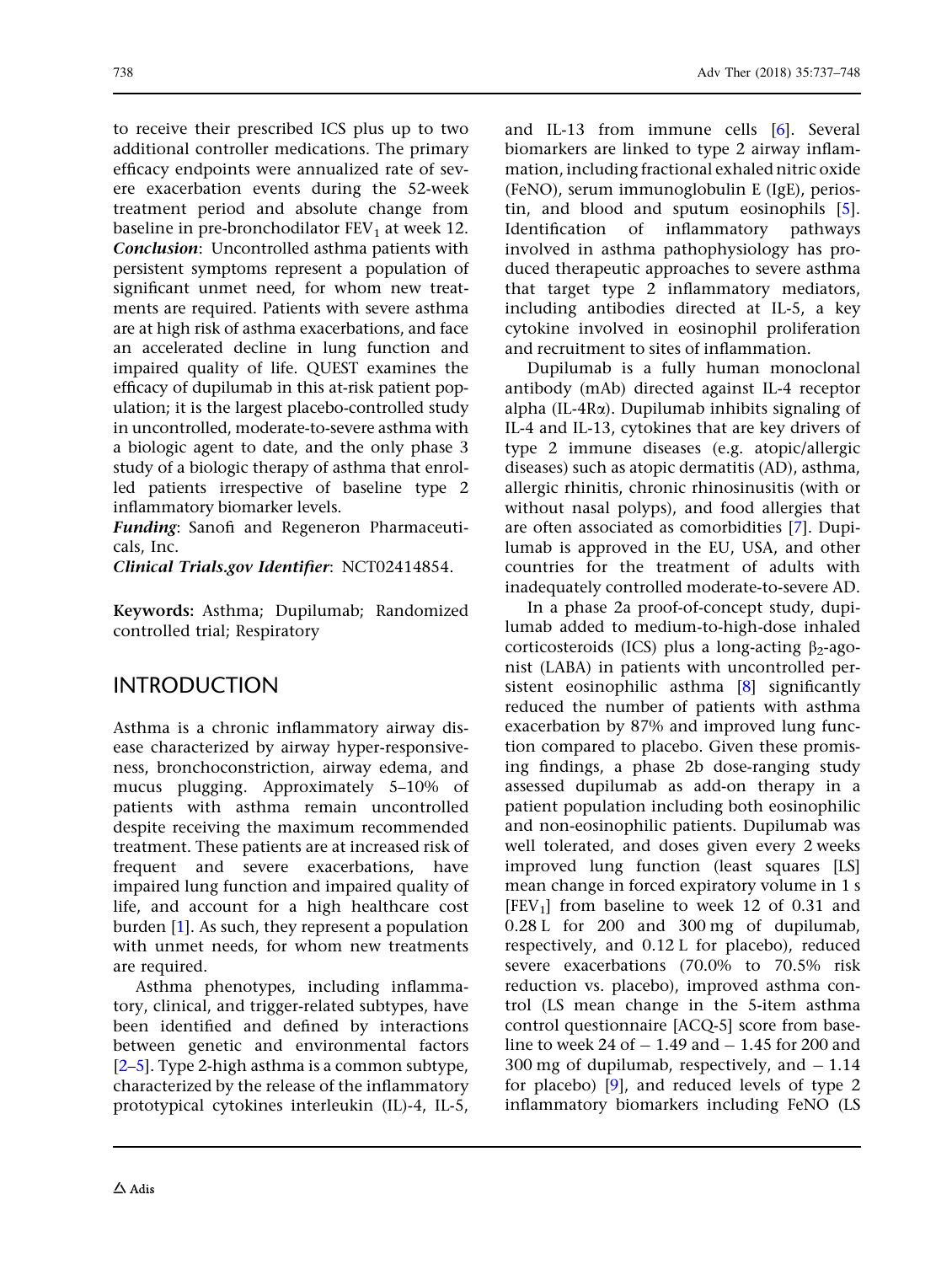mean change  $-18.69$  and  $-20.86$  ppb for 200 and 300 mg doses, respectively, and  $-3.90$  ppb for placebo), plasma eotaxin-3  $(-32.45$  and  $-$  30.63 pg/mL in dupilumab doses,  $-$  1.84 pg/ mL in placebo), and serum IgE  $(-235.40$  and  $-$  207.95 IU/mL in dupilumab doses, 6.21 IU/ mL increase in placebo) over a 24-week treatment period. While this study established that a 2-weekly dosing regimen was optimum, it did not establish the most appropriate dose [[9\]](#page-10-0).

Following positive phase 2 results, a phase 3 program was initiated with the objective of providing further evidence of the efficacy and safety of dupilumab in patients with uncontrolled, moderate-to-severe asthma.

## METHODS

### Liberty Asthma QUEST Study Design

QUEST is a phase 3 multinational, multicenter, randomized, double-blind, placebo-controlled, parallel-group trial in patients with uncontrolled, moderate-to-severe asthma who are receiving continuous treatment with ICS plus one or two other asthma controller medicines (Clinical Trials.gov Identifier: NCT02414854). Database lock was planned to have data on the 52-week treatment period of at least 1638 randomized patients. Patients were randomized at 413 sites in 22 countries globally, making QUEST the largest placebo-controlled study ever performed to date in uncontrolled persistent asthma with a biologic agent. Subsequent to the findings of the phase 2b study that dupilumab was effective for patients with eosinophilic and non-eosinophilic asthma, the primary enrolled patient population in QUEST was based on clinical criteria alone, without any pre-specified biomarker requirement (an upper baseline blood eosinophil count limit of  $> 1500/\mu$ L was included). This enabled a full, unbiased analysis of the influence of baseline biomarker and clinical characteristics on treatment response. The key inclusion and exclusion criteria for QUEST are listed in Table [1.](#page-3-0)

The study consisted of three periods:  $a 4 \pm 1$ week screening period, a 52-week randomized treatment period, and a 12-week post-treatment follow-up period (unless patients entered an open-label extension study) (Fig. [1](#page-4-0)). Patient eligibility and level of asthma control were established during the screening period. The study was sponsored by Sanofi and Regeneron Pharmaceuticals, Inc., and conducted in accordance with the principles established in the Declaration of Helsinki and the International Conference on Harmonization guidelines for good clinical practice. All study documents and procedures were approved by the appropriate institutional review board/ethics committees at each study site, and written informed consent was obtained from all patients before initiation into the study.

### Treatment/Dosing

A total of 1902 patients ( $\geq$  12 years) were randomized in a 2:2:1:1 ratio to receive 52 weeks of add-on therapy with subcutaneously administered dupilumab 200 mg (loading dose 400 mg) or 300 mg (loading dose 600 mg) every 2 weeks (q2w), or matched placebo corresponding to the respective volumes of each dupilumab pre-filled syringe (1.14 and 2 mL for the 200 and 300 mg doses, respectively). Hence, approximately 634 patients for each dupilumab dose group and 317 patients for each matching placebo group were randomized.

Patients were stratified at randomization by age  $(< 18, \geq 18$  years), blood eosinophil count at screening  $( $300$ ,  $>$  300 cells/µL)$ , baseline ICS dose (medium versus high), and country. For the duration of the study, all patients continued to receive their prescribed ICS plus up to two additional asthma controller medications, without change. Throughout the study, patients were permitted to use a short-acting  $\beta_2$ -adrenergic receptor agonist (either salbutamol or levosalbutamol) as relief medication for asthma symptoms as needed.

### Objectives and Outcome Measures

A summary of the study outcome measures is provided in Table [2.](#page-5-0) The two primary efficacy endpoints were annualized rate of severe exacerbation events during the 52-week treatment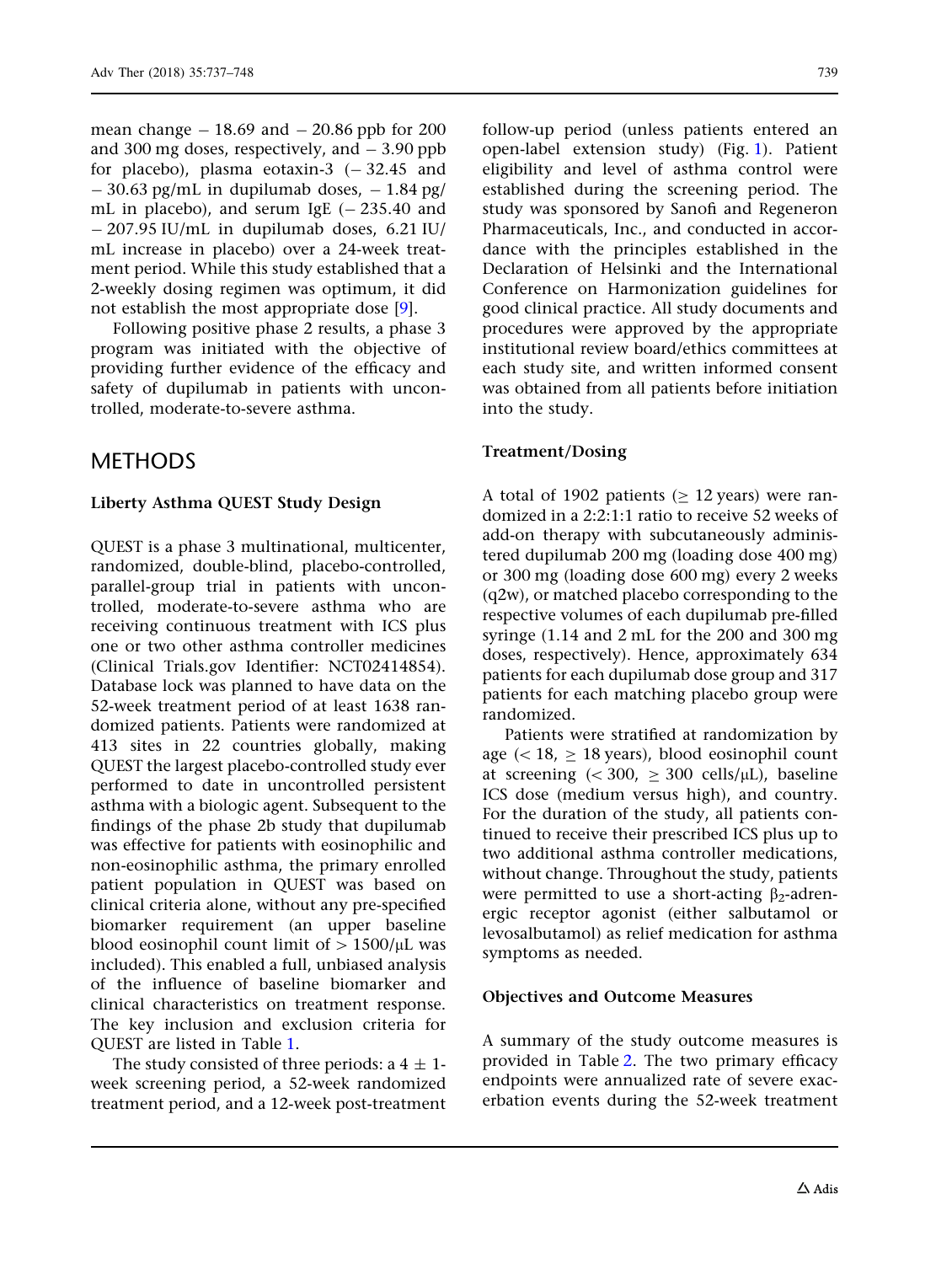<span id="page-3-0"></span>Table 1 Patient eligibility criteria

#### Key inclusion criteria

Adults and adolescent pts ( $\geq$  12 years)

Physician-diagnosed asthma for  $\geq 12$  months, based on GINA 2017 Guidelines [\[23\]](#page-11-0)

- Existing treatment with medium-to-high-dose ICS  $(\geq 250 \text{ µg} \text{ of } \text{fluticasone propionate twice daily or equipotent ICS})$ daily dosage to a maximum of 2000 lg/day of fluticasone propionate or equivalent) in combination with a second controller (e.g., LABA, LTRA) for at least 3 months with a stable dose  $\geq 1$  month prior to visit 1
- Pre-bronchodilator FEV<sub>1</sub>  $\leq$  80% of predicted normal for adults and  $\leq$  90% of predicted normal for adolescents at visits 1 and 2, prior to randomization
- ACQ-5 score  $\geq$  1.5 at visits 1 and 2, prior to randomization
- Reversibility of at least 12% and 200 mL in  $FEV<sub>1</sub>$  after the administration of 200–400 µg albuterol/salbutamol or levalbuterol/levosalbutamol before randomization

Must have experienced, within 1 year prior to visit 1, any of the following events:

Treatment with a systemic steroid (oral or parenteral) for worsening asthma at least once

Hospitalization or emergency medical care visit for worsening asthma

#### Key exclusion criteria

Pts \12 years of age or the minimum legal age for adolescents in the country of the investigative site, whichever is higher Weight is less than 30 kg

Diagnosis of chronic obstructive pulmonary disease or other lung disease that may impair lung function

Evidence of lung disease(s) other than asthma, either clinical evidence or imaging (e.g., chest X-ray, CT, MRI), within 12 months of visit 1 as per local standard of care

A severe asthma exacerbation at any time from 1 month before screening up to and including the baseline visit

- Current smokers, or smokers who stopped within 6 months before screening or had a previous smoking history of  $> 10$  pack-years
- Anti-IgE therapy within 130 days before screening or any other biologic therapy/immunosuppressant within 2 months (or five half-lives) before screening
- Exposure to another investigative antibody within five half-lives or 6 months before screening, or to any other (nonantibody) investigative agent within 30 days before screening

Comorbid disease that might interfere with the evaluation of dupilumab

Previous treatment with dupilumab

 $ACQ-5$  Asthma Control Questionnaire 5-question version, CT computed tomography,  $FEV<sub>I</sub>$  forced expiratory volume in 1 s, ICS inhaled corticosteroid, LABA long-acting  $\beta_2$ -agonist, LTRA leukotriene receptor antagonists, MRI magnetic resonance imaging, *pts* patients

period and absolute change from baseline in pre-bronchodilator  $FEV_1$  at week 12. A severe asthma exacerbation was defined as a deterioration of asthma requiring treatment for  $\geq$  3 days with systemic corticosteroids, or hospitalization or an emergency room visit because of asthma, requiring systemic corticosteroids. The key secondary endpoint was the percentage change from baseline to week 12 in pre-bronchodilator  $FEV_1$ . Additional lung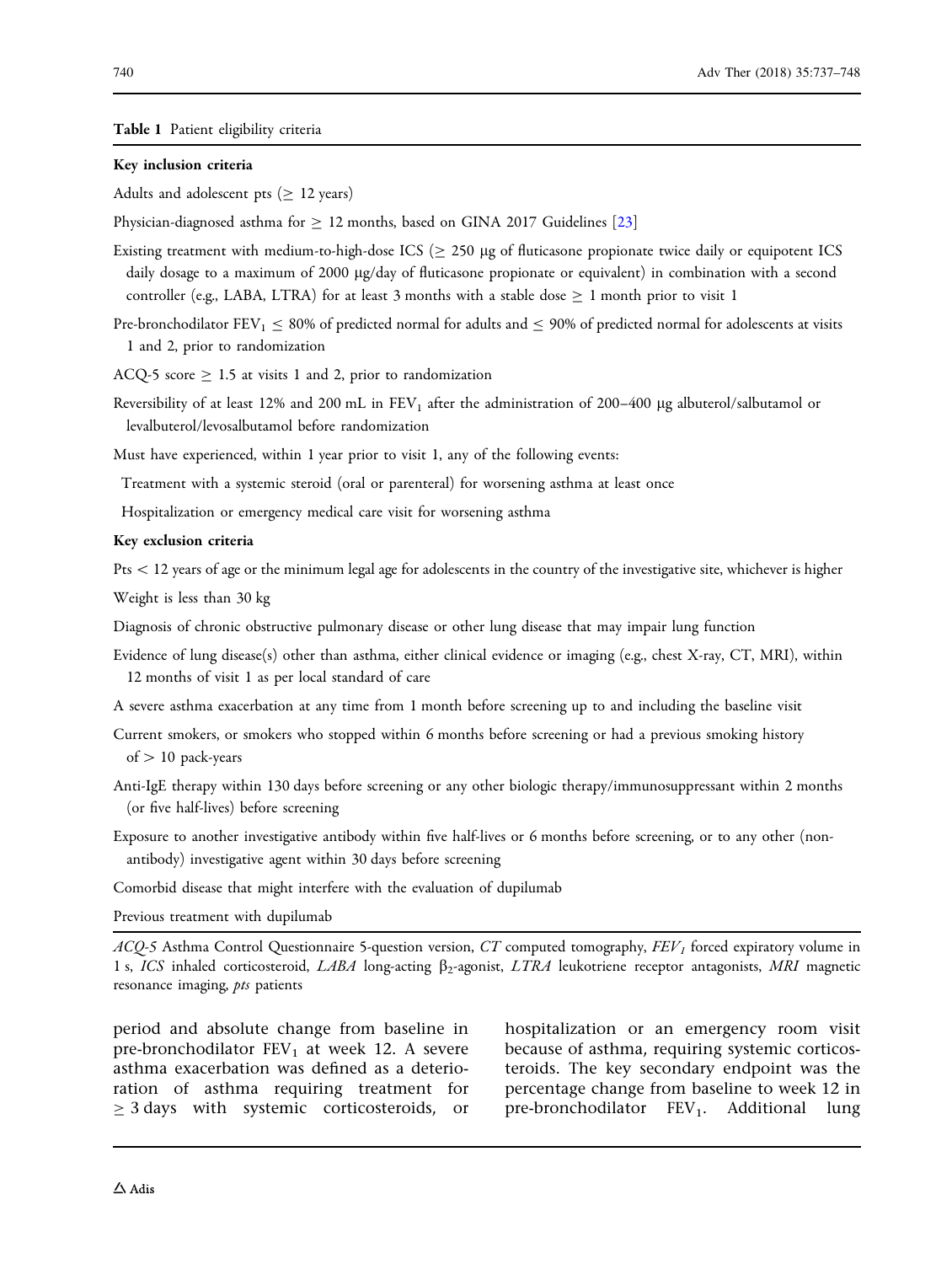<span id="page-4-0"></span>

Fig. 1 LIBERTY Asthma QUEST study design. IP investigational product,  $q2w$  every 2 weeks, sc subcutaneously

function assessments throughout the study were the percentage predicted  $FEV_1$ , morning/ evening peak expiratory flow (measured at home using an electronic peak flow meter), forced vital capacity, forced expiratory flow 25–75%, post-bronchodilator  $FEV<sub>1</sub>$ , and postbronchodilator slope analysis on  $FEV<sub>1</sub>$  to characterize the loss of lung function. Patient-reported outcome measures of asthma control (ACQ-5) and quality of life, including the asthma quality of life questionnaire (AQLQ), were assessed throughout the study period. Safety and tolerability were evaluated by assessing the incidence of adverse events (AEs) and serious AEs, and by examination of vital signs and physical assessment, clinical laboratory testing, and 12-lead electrocardiography (ECG). Blood samples for exploratory genetic analysis of DNA/RNA were also collected and stored for future investigation.

#### Statistical Considerations

Efficacy analyses were performed on the intention-to-treat (ITT) population (defined as all randomized patients according to the treatment allocated), regardless of whether treatment was received. The annualized rate of severe exacerbation events was analyzed using a negative binomial regression model, with the total number of events occurring during the 52-week treatment period as the response variable, and the four treatment groups, age, region (pooled country), baseline eosinophil strata, baseline ICS dose level, and number of severe exacerbation events within 1 year prior to the study as covariates. Log-transformed observation duration was the offset variable.

Patients who discontinued the study medication were encouraged to return to the clinic for all remaining study visits, and all severe exacerbation events that happened up to week 52 were included in the primary analysis, regardless of whether or not the patient was receiving treatment.

Change from baseline in continuous endpoints such as  $FEV<sub>1</sub>$  and patient-reported outcomes were analyzed using a mixed-effects model with repeated measures (MMRM). The model included changes from baseline values as response variables, and treatment, age, baseline eosinophil strata, baseline ICS dose level, visit, treatment-by-visit interaction, baseline value, and baseline-by-visit interaction as covariates. In addition, sex and baseline height were included as covariates only in the models for spirometry parameters. For patients who discontinued the study treatment and stayed in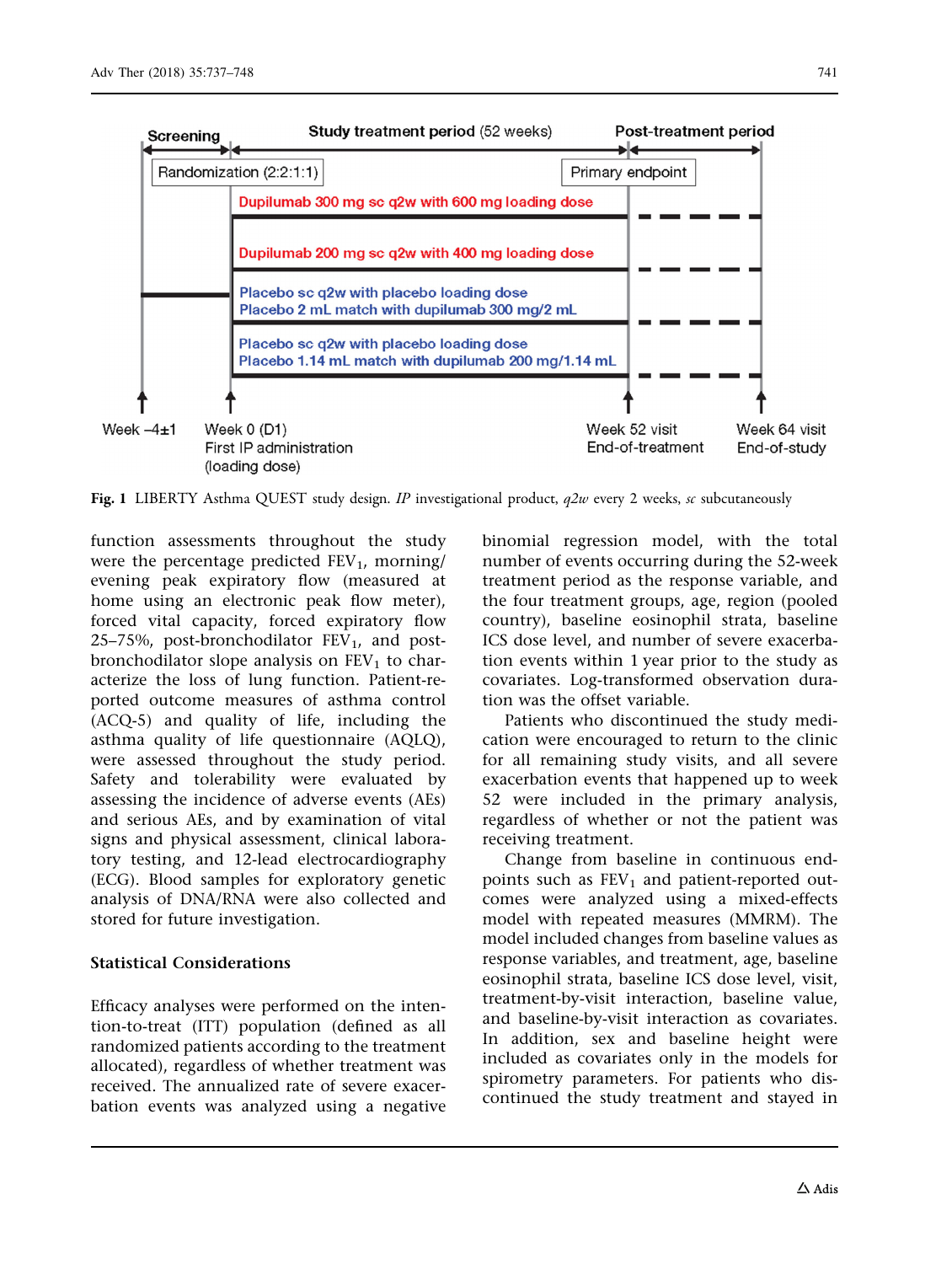## <span id="page-5-0"></span>Table 2 Summary of study outcome measures

| Outcome measure                                                                                                    | Time frame                       |
|--------------------------------------------------------------------------------------------------------------------|----------------------------------|
| Primary efficacy endpoints                                                                                         |                                  |
| Annualized rate of severe exacerbation events                                                                      | 52 weeks                         |
| Absolute change from baseline in pre-bronchodilator FEV1                                                           | Week 12                          |
| Secondary efficacy endpoints                                                                                       |                                  |
| Percentage change from baseline in pre-bronchodilator FEV1 <sup>a</sup>                                            | Week 12                          |
| Annualized rate of severe exacerbation events in pts with $\geq 300$ or $\geq 150$ eosinophils/ $\mu$ L            | Week 12                          |
| Absolute change from baseline in pre-bronchodilator $FEV_1$ in pts with $\geq 300$ or $\geq 150$<br>eosinophils/µL | Week 12                          |
| Absolute change from baseline in pre-bronchodilator FEV <sub>1</sub>                                               | Weeks 2, 4, 8, 24, 36, 52        |
| Percentage change from baseline in pre-bronchodilator FEV <sub>1</sub>                                             | Weeks 2, 4, 8, 24, 36, 52        |
| Annualized rate of severe exacerbation events in pts with $\geq 300$ eosinophils/ $\mu$ L                          | 52 weeks                         |
| Absolute change from baseline in pre-bronchodilator $FEV_1$ in pts with $\geq 300$ eosinophils/ $\mu$ L            | Week 12                          |
| Percentage change from baseline in pre-bronchodilator FEV <sub>1</sub> in pts with $\geq 300$ eosinophils/µL       | Week 12                          |
| Annualized rate of severe exacerbation events in pts with $\geq$ 150 eosinophils/ $\mu$ L                          | 52 weeks                         |
| Absolute change from baseline in pre-bronchodilator $FEV_1$ in pts with $\geq 150$ eosinophils/ $\mu$ L            | Week 12                          |
| Percentage change from baseline in pre-bronchodilator FEV <sub>1</sub> in pts with $\geq 150$ eosinophils/µL       | Week 12                          |
| Annualized rate of severe exacerbation events in pts on high-dose ICS                                              | 52 weeks                         |
| Absolute change from baseline in pre-bronchodilator FEV <sub>1</sub> in pts on high-dose ICS                       | Week 12                          |
| Percentage change from baseline in pre-bronchodilator FEV <sub>1</sub> in pts on high-dose ICS                     | Week 12                          |
| Change from baseline in other lung function measurements <sup>b</sup>                                              | Weeks 2, 4, 8, 12, 24, 36,<br>52 |
| Annualized rate of loss of asthma control event                                                                    | 52 weeks                         |
| Annualized rate of severe exacerbation events resulting in hospitalization or ER visit                             | 52 weeks                         |
| Time to first severe exacerbation event                                                                            | 52 weeks                         |
| Time to first loss of asthma control event                                                                         | 52 weeks                         |
| Change from baseline in ACQ-5 and ACQ-7 score                                                                      | Weeks 2, 4, 8, 12, 24, 36,<br>52 |
| Change from baseline in am/pm asthma symptom score and nocturnal awakenings                                        | Weeks 2, 4, 8, 12, 24, 36,<br>52 |
| Change from baseline in rescue medication use                                                                      | Weeks 2, 4, 8, 12, 24, 36,<br>52 |
| Change from baseline in healthcare resource utilization                                                            | Weeks 12, 24, 36, 52             |
| Change from baseline in PROs (AQLQ, EQ-5D-5L, HADS, SNOT-22°, RQLQ <sup>d</sup> )                                  | Weeks 12, 24, 36, 52             |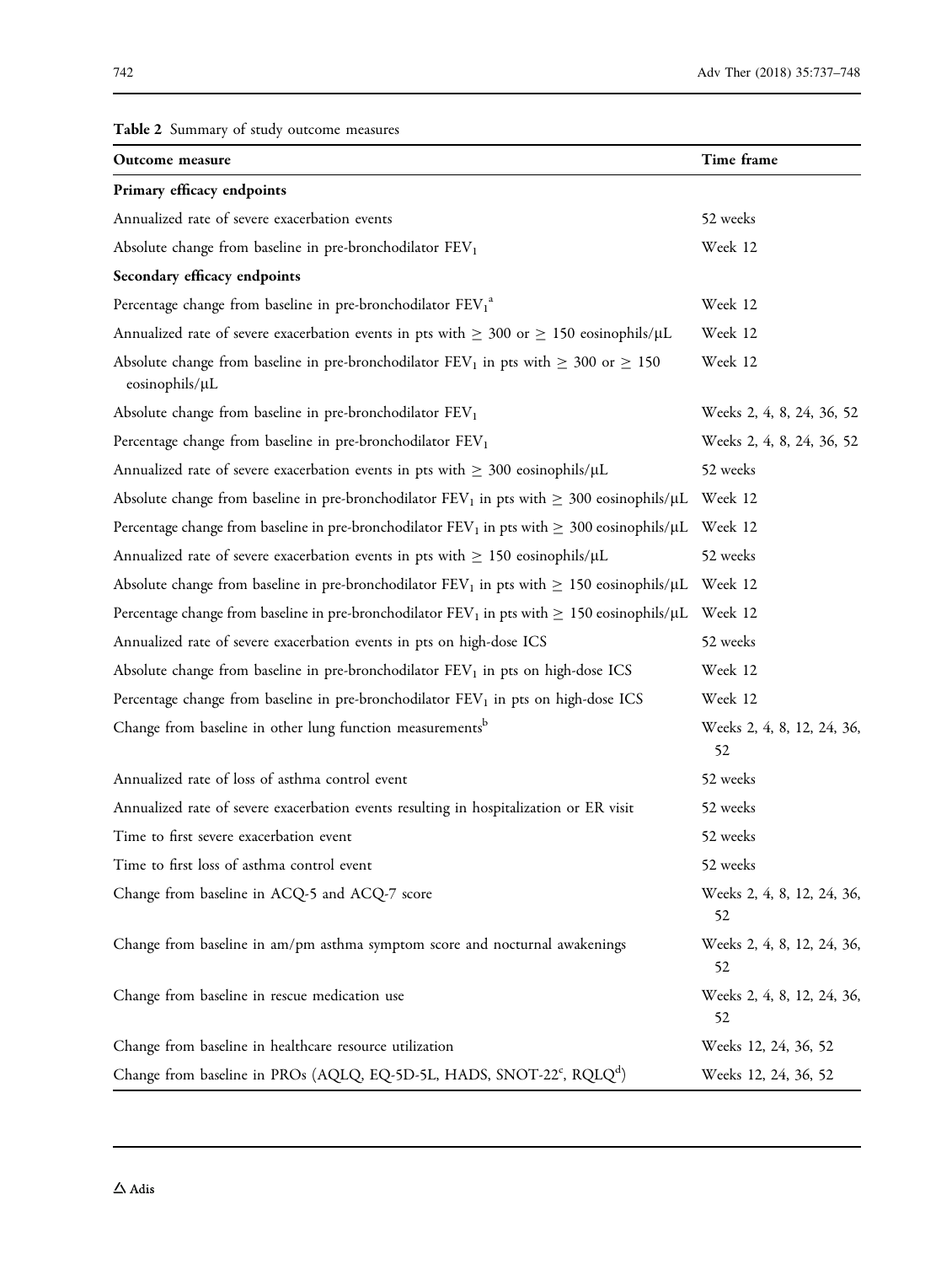#### Table 2 continued

| Outcome measure                                                                        | Time frame           |
|----------------------------------------------------------------------------------------|----------------------|
| Other endpoints                                                                        |                      |
| Systemic drug concentration and anti-drug antibodies                                   | Weeks 12, 24, 36, 52 |
| Biomarker assessment (FeNO, blood eosinophils, periostin, TARC, IgE, ECP, eotaxin-3)   | Weeks 12, 24, 36, 52 |
| Safety and tolerability (includes AEs, vital signs, physical exam, clinical labs, ECG) | Continuous           |

ACQ-5 Asthma Control Questionnaire 5-question version, ACQ-7 Asthma Control Questionnaire 7-question version, AE adverse event, AQLQ (S) Asthma Quality Of Life Questionnaire with Standardized Activities, CRS chronic rhinosinusitis, CRSwNP chronic rhinosinusitis with nasal polyposis, ECG eletrocardiogram, ECP eosinophil cationic protein, EQ-5D-5L European Quality of Life Working Group Health Status Measure 5 Dimensions–5 Levels, ER emergency room, FEF forced expiratory flow, FeNO exhaled nitric oxide,  $FEV<sub>I</sub>$  forced expiratory volume in 1 s, FVC forced vital capacity, HADS Hospital Anxiety and Depression Scale, ICS inhaled corticosteroid, PEF peak expiratory flow, PRO patient-reported outcome, pts patients, RQLQ Rhinoconjunctivitis Quality of Life Questionnaire, SNOT-22 22-item Sino Nasal Outcome Test, *TARC* thymus and activation-regulated chemokine <sup>a</sup> Key secondary endpoint

 $\rm ^b$  Percentage predicted FEV<sub>1</sub>, morning/evening PEF, FVC, FEF<sub>25–75%</sub>, post-bronchodilator FEV<sub>1</sub> <sup>c</sup> Only in pts with CRS/CRSwNP

<sup>d</sup> Only in pts with allergic rhinitis

the study, off-treatment measurements were included in the primary model. An unstructured correlation matrix was used to model within-patient errors, and parameters were estimated using the restricted maximum likelihood method with the Newton–Raphson algorithm.

For subgroups defined in Table [3,](#page-7-0) treatmentby-subgroup interactions were analyzed using a negative binomial model/MMRM similar to the primary model, with subgroup and treatmentby-subgroup interaction added as covariates in the negative binomial models and subgroup, subgroup-by-treatment interaction, and subgroup-by-treatment-by-visit interaction added as covariates in the MMRM models. Summary statistics were also provided within each subgroup. Planned subgroups for analysis are listed in Table [3](#page-7-0), including subgroups defined by baseline blood eosinophil counts, and by baseline FeNO and baseline periostin levels.

Time-to-event endpoints were analyzed using a Cox regression model, with time to event as the dependent variable and treatment, age, number of asthma exacerbation events in the previous year, region (pooled country), baseline eosinophil strata, and baseline ICS dose

level as covariates. The Kaplan–Meier method was used to estimate the probability of a patient experiencing an event.

Descriptive statistics were used for demographic and clinical characteristics, pharmacodynamic variables, and for safety variables including AEs, vital signs and findings on physical examination, clinical laboratory testing, and ECG.

#### Sample Size Estimates

Assuming an annualized exacerbation rate in the placebo group of 0.6, a sample size of approximately 1638 patients was estimated to provide 99% power (two-tailed  $\alpha$  level of 0.05) to detect a 55% relative risk reduction (i.e., annualized rate of 0.27 for the dupilumab group) in the annualized rate of severe exacerbations. This sample size was also expected to provide 98% power to the second primary endpoint, capable of detecting a treatment difference of 0.15 L in change of  $FEV<sub>1</sub>$  from baseline to week 12. In a population of this size, approximately 84 adolescent patients and 690 (42%) patients with a baseline blood eosinophil count of  $>$  300 cells/ lL were expected to be randomized.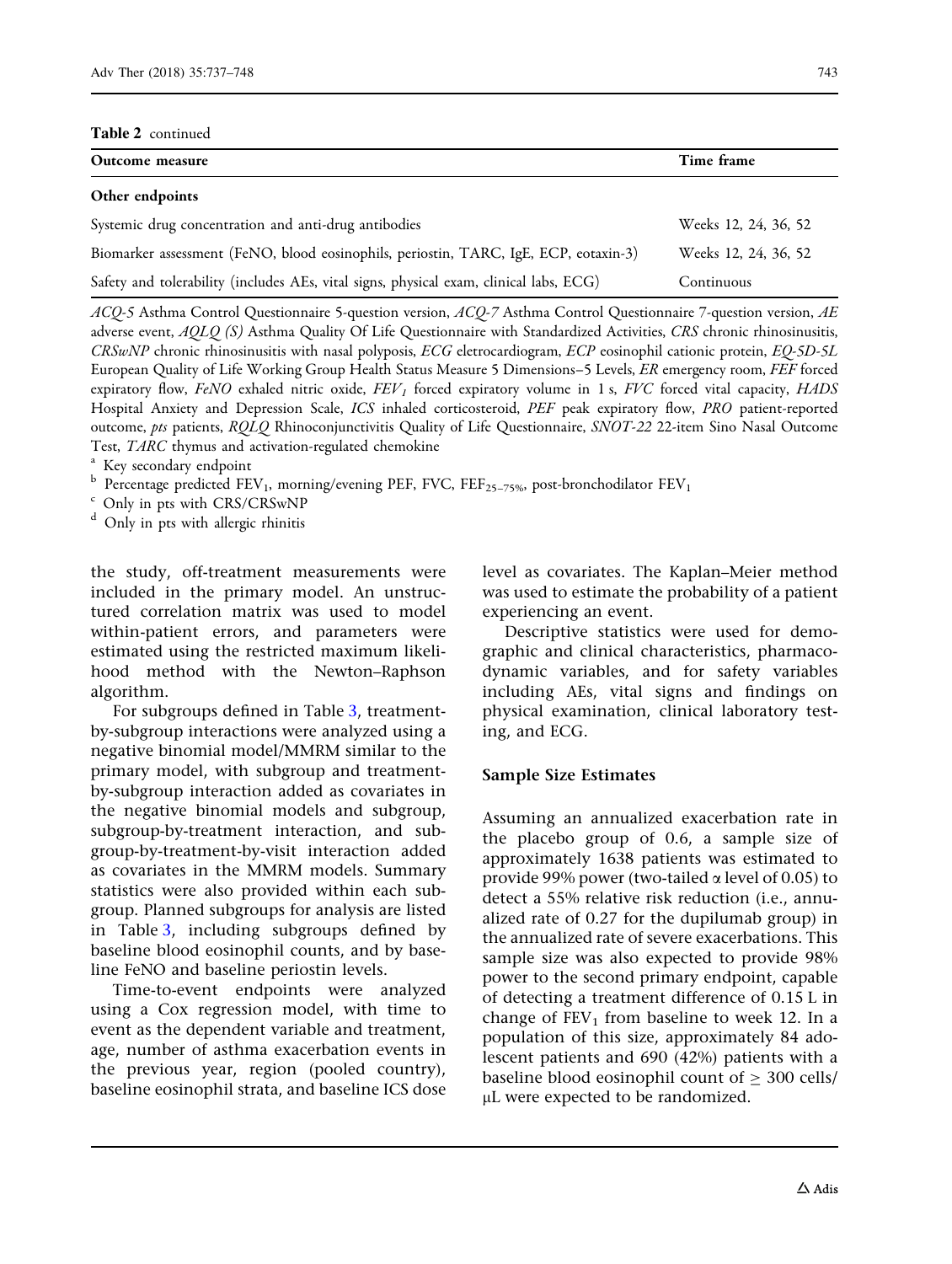<span id="page-7-0"></span>

| Subgroup                                                    | Criteria                                                                                                                                                                                                                                                                |
|-------------------------------------------------------------|-------------------------------------------------------------------------------------------------------------------------------------------------------------------------------------------------------------------------------------------------------------------------|
| Age group (years)                                           | $< 18$ , 18-64, $\geq 65$ ; $< 18$ , $\geq 18$                                                                                                                                                                                                                          |
| Gender                                                      | Male, female                                                                                                                                                                                                                                                            |
| Region                                                      | Asia: Japan, South Korea, and Taiwan; Latin America: Argentina, Brazil,<br>Colombia, Chile, and Mexico; East Europe: Hungary, Poland, Russia, Turkey,<br>and Ukraine; Western countries: Australia, Canada, France, Germany, Italy,<br>South Africa, Spain, UK, and USA |
| Territory                                                   | North America: Canada and USA; European Union: France, Germany, Hungary,<br>Italy, Poland, Spain, and UK; Rest of world: Argentina, Australia, Brazil,<br>Colombia, Chile, Japan, Mexico, Russia, South Africa, South Korea, Taiwan,<br>Turkey, and Ukraine             |
| Race/ethnicity                                              | Caucasian/White, Black/of African descent, Asian/Oriental, American Indian or<br>Alaska Native, Native Hawaiian or other Pacific Islander, Other                                                                                                                        |
| Baseline blood eosinophil level (cells/<br>$\mu L$ )        | $\geq$ 300, < 300; $\geq$ 150, < 150                                                                                                                                                                                                                                    |
| Background ICS dose levels at<br>randomization              | Medium, high                                                                                                                                                                                                                                                            |
| Background controller type at<br>randomization              | ICS and LABA only, ICS and LABA and anti-leukotrienes only; ICS, LABA, and<br>any third controller, other                                                                                                                                                               |
| Baseline $FEV_1(L)$                                         | $\leq$ 1.75, $>$ 1.75                                                                                                                                                                                                                                                   |
| ACQ-5                                                       | $\leq 2, > 2$                                                                                                                                                                                                                                                           |
| Number of severe asthma exacerbations<br>prior to the study | 1, > 1                                                                                                                                                                                                                                                                  |
| Baseline weight (kg)                                        | $< 60, \ge 60, \lt 70, \ge 70, \lt 90, \ge 90$                                                                                                                                                                                                                          |
| Baseline BMI $(kg/m^2)$                                     | < 25, 25 to < 30, $\geq 30$                                                                                                                                                                                                                                             |
| Smoking history                                             | Former, never                                                                                                                                                                                                                                                           |
| Atopic medical condition                                    | Yes, no                                                                                                                                                                                                                                                                 |
| Age at onset of asthma (years)                              | $< 18, 18-40, > 40$                                                                                                                                                                                                                                                     |
| Baseline predicted $FEV_1$ (%)                              | $< 60, 60 - 90$                                                                                                                                                                                                                                                         |
| Baseline periostin (ng/mL)                                  | $<$ Median, $\geq$ median                                                                                                                                                                                                                                               |
| Baseline FeNO (ppb)                                         | $< 25, \geq 25$ to $< 50, \geq 50$                                                                                                                                                                                                                                      |

 $ACQ$ -5 Asthma Control Questionnaire 5-question version, BMI body mass index, FeNO exhaled nitric oxide, FEV<sub>1</sub> forced expiratory volume in 1 s, ICS inhaled corticosteroids,  $LABA$  long-acting  $\beta_2$ -agonist

# **DISCUSSION**

Moderate-to-severe asthma patients with persistent symptoms despite ICS plus LABA use represent a population of significant unmet need and one for whom new treatments are required. These patients are at high risk of asthma exacerbations and a substantial proportion has a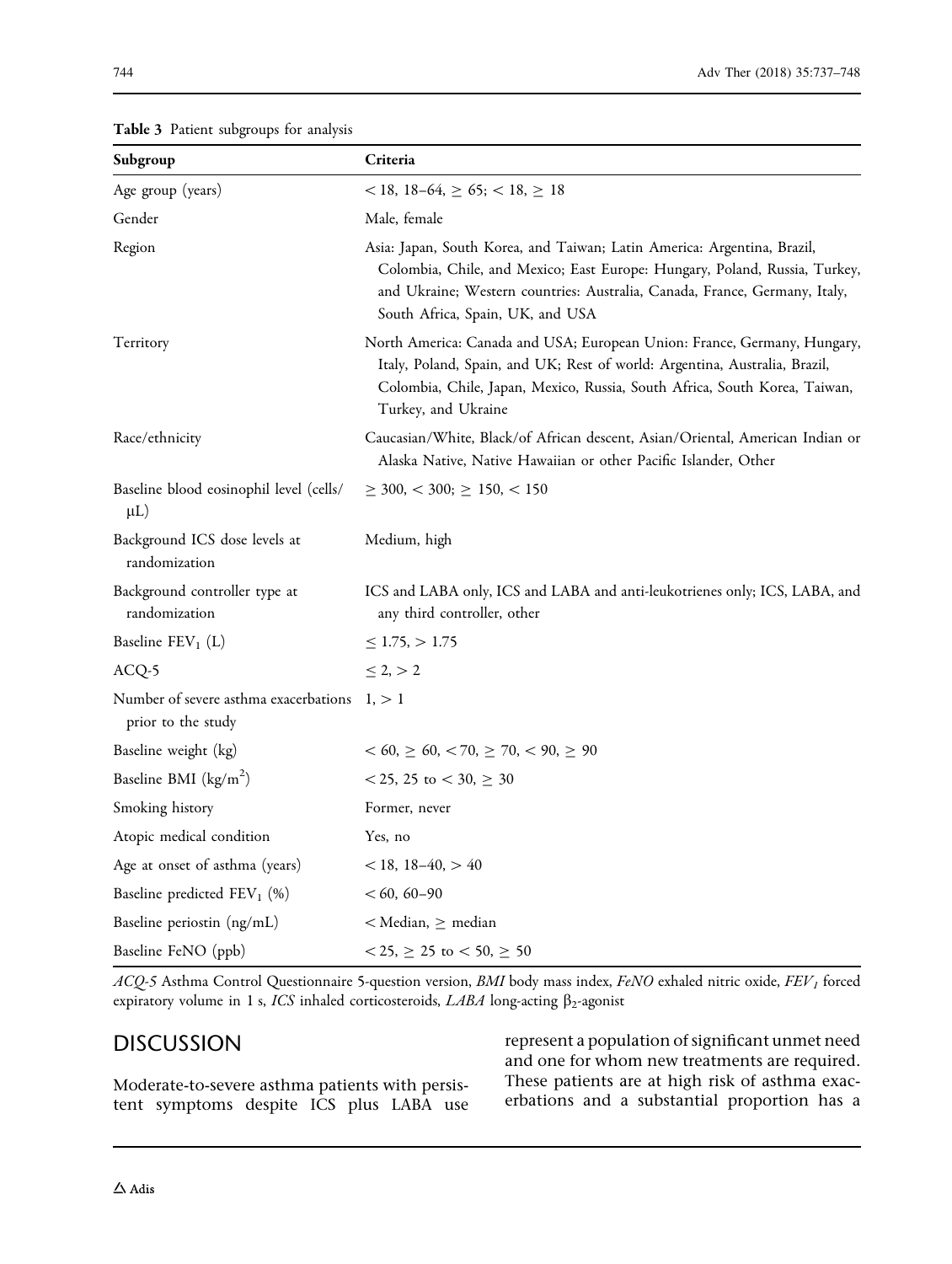history of life-threatening asthma attacks. Patients with severe asthma face an accelerated decline in lung function, which often impairs quality of life and interferes with their work and/ or their daily activities. QUEST examined the efficacy of dupilumab in this at-risk patient population, and is the largest placebo-controlled study ever performed in uncontrolled, moderateto-severe asthma with a biologic agent to date.

#### Rationale for Endpoint Choice

Annualized rate of severe exacerbation events is one of the most clinically relevant endpoints with which to evaluate asthma controller medications; by capturing this measure over a 52-week treatment period, any impact caused by seasonal variations in exacerbation rates was minimized. Absolute change from baseline in pre-bronchodilator  $FEV<sub>1</sub>$  at week 12 was selected as the second primary endpoint; this is a wellaccepted parameter to determine the effect of a drug on lung function, and is a predictor of mortality in asthma.

### Rationale for Dose and Regimen

In the phase 2b dose-ranging study [[9\]](#page-10-0), both the 300 and 200 mg q2w dupilumab dose regimens provided better efficacy compared with the equivalent dupilumab dose regimens administered every 4 weeks on most efficacy endpoints, irrespective of eosinophil count at baseline. Both doses were well tolerated and (with the exception of an increased number of injection site reactions) had tolerability profiles comparable to those observed with placebo. Both regimens were assessed in the current trial to identify and further characterize the optimal dupilumab regimen in this patient population. Matching placebo arms were included to ensure the most robust assessment of the efficacy and safety of the dupilumab regimens.

There are currently limited treatment options for patients with uncontrolled, moderate-to-severe asthma. Add-on long-acting muscarinic receptor antagonists (tiotropium) [[10\]](#page-10-0), and anti-IgE (omalizumab) [[11](#page-10-0)] and anti-IL-5 (reslizumab, mepolizumab, and benralizumab) [\[12–15](#page-10-0)] mAbs are all approved, and are added on to standard ICS plus LABA therapy, but are effective only in specific subgroups of patients. Omalizumab is indicated only for persistent asthma patients with a positive skin test or in vitro reactivity to a perennial aeroallergen [\[16,](#page-10-0) [17](#page-11-0)], and anti-IL-5 treatments have shown efficacy only in patients with eosinophilic asthma and are thus indicated for an eosinophilic phenotype [[18–20\]](#page-11-0).

Dupilumab is the first biologic to target both IL-4 and IL-13 type 2 cytokines and, as such, targets type 2 inflammation effectively, reducing not only eosinophil levels but also FeNO and periostin, two other type 2-associated biomarkers [[9](#page-10-0)]. The observation that dupilumab was efficacious in patients with baseline eosinophil levels of both  $\langle 300 \text{ and } \rangle \geq 300 \text{ cells/}\mu\text{L}$ in the phase 2b study was of particular interest, as prior to this, other biologics (such as the anti-IL-5 agents reslizumab, mepolizumab, and benralizumab) have shown that efficacy is limited to patients with eosinophilic asthma [\[14,](#page-10-0) [15](#page-10-0), [18–20\]](#page-11-0) and have been more effective in patients with higher baseline eosinophil levels. Such patients are typically associated with more severe asthma [\[21\]](#page-11-0). A recently published phase 2 study of tezepelumab, a mAb specific for the epithelial-cell-derived cytokine thymic stromal lymphopoietin, in uncontrolled asthma has also shown efficacy irrespective of baseline eosinophil count [[22](#page-11-0)]. However, QUEST evaluates a biologic therapy for asthma with a trial design that facilitates entry into the study for all patients regardless of baseline eosinophil count, and is the first to assess the primary endpoint in the overall population, rather than a pre-specified eosinophil group. This is important, as it allows the adoption of a "real-world" approach to the treatment of asthma in a large patient population, thus ensuring that data are more representative of clinical practice. In addition, allowing patients the use of a third controller medicine if needed allows for a more accurate reflection of how patients are currently treated in clinical settings.

In terms of limitations of the QUEST study design, some of the subgroup analyses were not adequately powered. As such, any conclusions that may be drawn as a result of these analyses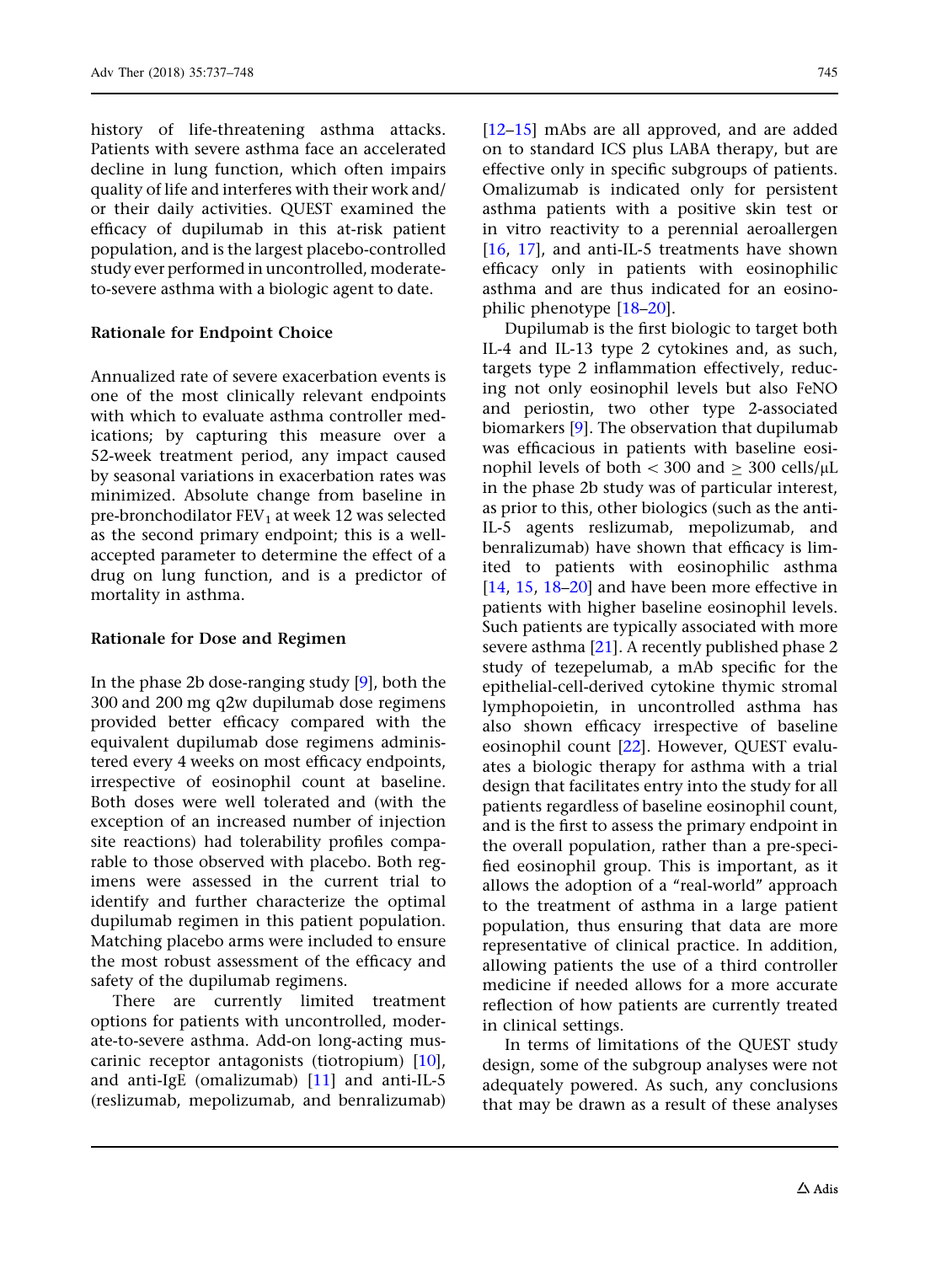should be taken with caution until replicated with additional clinical trials.

## CONCLUSIONS

QUEST was the largest phase 3 clinical trial to date to assess adults and adolescents  $(>12$  years of age) with uncontrolled, moderate-to-severe asthma, despite treatment with ICS plus other controller medications, and to enroll patients irrespective of baseline eosinophil levels or any other biomarker requirement. The study aims to confirm earlier findings, and further demonstrate that dupilumab elicits responses in a broad range of patients with uncontrolled, moderate-to-severe asthma, and to provide these patients with improvements in lung function and asthma control, reductions in severe exacerbations, and an improved quality of life.

## ACKNOWLEDGEMENTS

Funding. Research sponsored by Sanofi and Regeneron Pharmaceuticals, Inc. Clinical Trials.gov Identifier: NCT02414854. All authors had full access to all of the data in this study and take complete responsibility for the integrity of the data and accuracy of the data analysis. Costs for article processing and Open Access were also funded by the study sponsors.

Medical Writing, Editorial, and Other Assistance. Editorial assistance in the preparation of this manuscript was provided by Adam J. Beech, PhD, of Excerpta Medica. Support for this assistance was funded by Sanofi Genzyme and Regeneron Pharmaceuticals, Inc.

Authorship. All named authors meet the International Committee of Medical Journal Editors (ICMJE) criteria for authorship of this manuscript, take responsibility for the integrity of the work as a whole, and have given final approval for the version to be published.

Disclosures. William W. Busse has been paid consultant fees by Regeneron Pharmaceuticals, Inc. and Sanofi. Jorge F. Maspero is a consultant for AstraZeneca, Sanofi, and Teva; has received speaker fees from GSK, Menarini, Novartis, and Uriach; and has received research grants from Novartis. Klaus F. Rabe has been a consultant for and received speaker fees from AstraZeneca, Boehringer Ingelheim, Novartis, Sanofi, and Teva. Alberto Papi has received grants, personal fees, non-financial support and other from Chiesi, AstraZeneca, GSK, Boehringer Ingelheim, Mundipharma, and TEVA; and personal fees and non-financial support from Menarini, Novartis, and Zambon. Sally E. Wenzel has received research support from Sanofi and is an unpaid consultant for Regeneron Pharmaceuticals, Inc. Linda B. Ford has received grant support through her institution from 3M, Aimmune, AstraZeneca, DBV, Genentech, GSK, Glenmark, Hoffmann La Roche, Novartis, Pearl, Sanofi, and Teva; and is a national consultant for Sanofi. Ian D. Pavord has received speakers' honoraria from Aerocrine, Almirall, AstraZeneca, Boehringer Inglehiem, GSK, Novartis, and Teva; assistance with organization of educational events from AstraZeneca and Teva; sits on advisory boards for Almirall, AstraZeneca, Boehringer Ingelheim, Chiesi, Circassia, Dey, Genentech, GSK, Knopp, Merck, MSD, Napp, Novartis, Regeneron Pharmaceuticals, Inc., Respivert, Sanofi, Schering-Plough, and Teva; has received travel grants from AstraZeneca, Boehringer Ingelheim, Chiesi, GSK, Napp, and Teva; and has received clinical trial support from Chiesi. Bingzhi Zhang is an employee of and may hold stock and/or stock options in Sanofi. Heribert Staudinger is an employee of and may hold stock and/or stock options in Sanofi. Gianluca Pirozzi is an employee of and may hold stock and/or stock options in Sanofi. Laurent Eckert is an employee of and may hold stock and/or stock options in Sanofi. Ariel Teper is an employee of and may hold stock and/or stock options in Sanofi. Nikhil Amin is an employee of and shareholder in Regeneron Pharmaceuticals, Inc. Bolanle Akinlade is an employee of and shareholder in Regeneron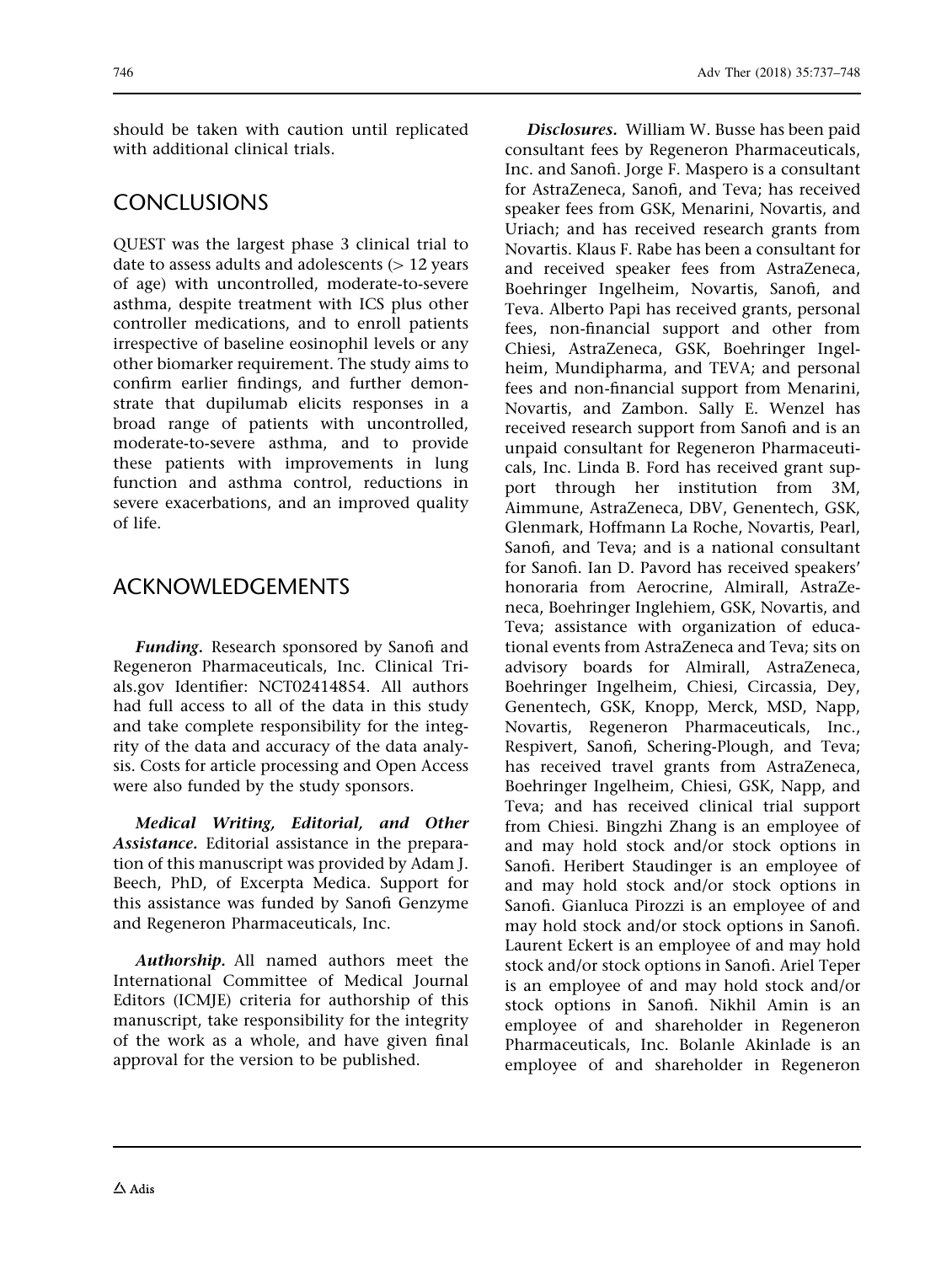<span id="page-10-0"></span>Pharmaceuticals, Inc. Jingdong Chao is an employee of and shareholder in Regeneron Pharmaceuticals, Inc. Neil M. H. Graham is an employee of and shareholder in Regeneron Pharmaceuticals, Inc.

Compliance with Ethics Guidelines. The study was conducted in accordance with the principles established in the Declaration of Helsinki and the International Conference on Harmonization guidelines for good clinical practice. All study documents and procedures have been approved by the appropriate institutional review board/ethics committees at each study site, and written informed consent was obtained from all patients before initiation into the study.

Open Access. This article is distributed under the terms of the Creative Commons Attribution-NonCommercial 4.0 International License ([http://creativecommons.org/licenses/](http://creativecommons.org/licenses/by-nc/4.0/) by- $nc/4.0$ , which permits any noncommercial use, distribution, and reproduction in any medium, provided you give appropriate credit to the original author(s) and the source, provide a link to the Creative Commons license, and indicate if changes were made.

## **REFERENCES**

- 1. Godard P, Chanez P, Siraudin L, Nicoloyannis L, Duru G. Costs of asthma are correlated with severity: a 1 year prospective study. Eur Respir J. 2002;19:61–7.
- 2. Haldar P, Pavord ID, Shaw DE, et al. Cluster analysis and clinical asthma phenotypes. Am J Respir Crit Care Med. 2008;178:218–24.
- 3. Wenzel SE. Asthma phenotypes: the evolution from clinical to molecular approaches. Nat Med. 2012;18:716–25.
- 4. Ray A, Oriss TB, Wenzel SE. Emerging molecular phenotypes of asthma. Am J Physiol Lung Cell Mol Physiol. 2015;308:L130–40.
- 5. Robinson D, Humbert M, Buhl R, et al. Revisiting type 2-high and type 2-low airway inflammation in asthma: current knowledge and therapeutic implications. Clin Exp Allergy. 2017;47:161–75.
- 6. Brusselle GG, Maes T, Bracke KR. Eosinophils in the spotlight: eosinophilic airway inflammation in nonallergic asthma. Nat Med. 2013;19:977–9.
- 7. Gandhi NA, Bennett BL, Graham NMH, Pirozzi G, Stahl N, Yancopoulos GD. Targeting key proximal drivers of type 2 inflammation in disease. Nat Rev Drug Discov. 2016;15:35–50.
- 8. Wenzel SE, Ford L, Pearlman D, et al. Dupilumab in persistent asthma with elevated eosinophil levels. N Engl J Med. 2013;368:2455–66.
- 9. Wenzel SE, Castro M, Corren J, et al. Dupilumab efficacy and safety in adults with uncontrolled persistent asthma despite use of medium-to-highdose inhaled corticosteroids plus a long-acting  $\beta$ 2 agonist: a randomised double-blind placebo-controlled pivotal phase 2b dose-ranging trial. Lancet. 2016;388:31–44.
- 10. Kerstjens HA, Disse B, Schröder-Babo W, et al. Tiotropium improves lung function in patients with severe uncontrolled asthma: a randomized con-<br>trolled trial. J Allergy Clin Immunol. trolled trial. J 2011;128:308–14.
- 11. Hanania NA, Alpan O, Hamilos DL, et al. Omalizumab in severe allergic asthma inadequately controlled with standard therapy: a randomized trial. Ann Intern Med. 2011;154:573–82.
- 12. Castro M, Zangrilli J, Wechsler M, et al. Reslizumab for inadequately controlled asthma with elevated blood eosinophil counts: results from two multicentre, parallel, double-blind, randomised, placebocontrolled, phase 3 trials. Lancet Respir Med. 2015;3:355–66.
- 13. Ortega HG, Liu MC, Pavord ID, et al. Mepolizumab treatment in patients with severe eosinophilic asthma. N Engl J Med. 2014;371:1198–207.
- 14. Bleecker ER, FitzGerald JM, Chanez P, et al. Efficacy and safety of benralizumab for patients with severe asthma uncontrolled with high-dosage inhaled corticosteroids and long-acting beta2-agonists (SIROCCO): a randomised, multicentre, placebocontrolled phase 3 trial. Lancet. 2016;388:2115–27.
- 15. FitzGerald JM, Bleecker ER, Nair P, et al. Benralizumab, an anti-interleukin-5 receptor alpha monoclonal antibody, as add-on treatment for patients with severe, uncontrolled, eosinophilic asthma (CALIMA): a randomised, double-blind, placebo-controlled phase 3 trial. Lancet. 2016;388:2128–41.
- 16. Xolair 150 mg Solution for Injection Summary of Product Characteristics (SPC)—updated 21 Sep 2016, Novartis Pharmaceuticals UK Ltd. Available